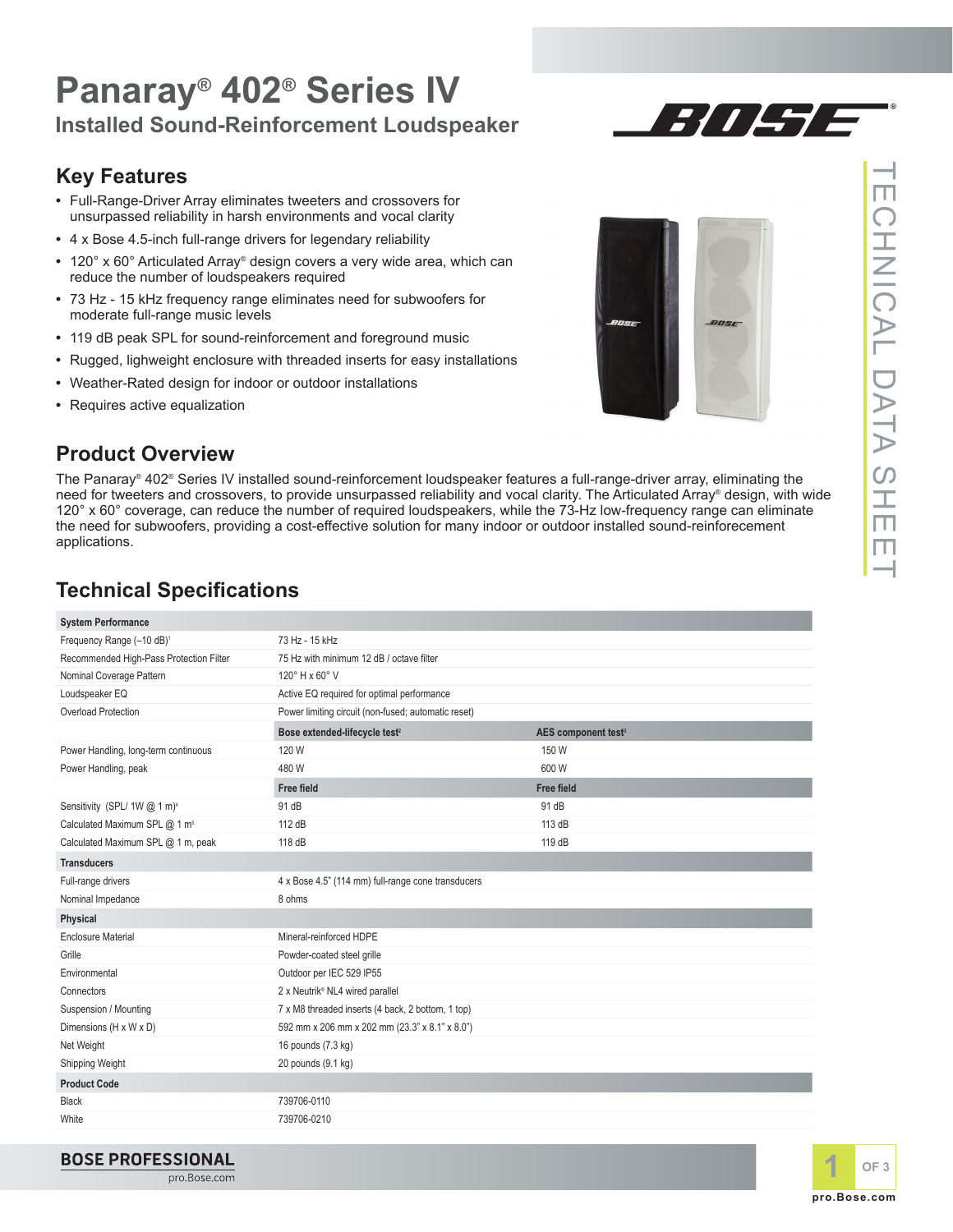**Panaray® 402® Series IV Installed Sound-Reinforcement Loudspeaker**



 $\Box$ 

CHNICAL DATA SH

 $\overline{\Box}$ 

 $\Box$  $\overline{\phantom{0}}$ 

**Directivity Index and Q** 







## **On-Axis Response**





**BOSE PROFESSIONAL** pro.Bose.com